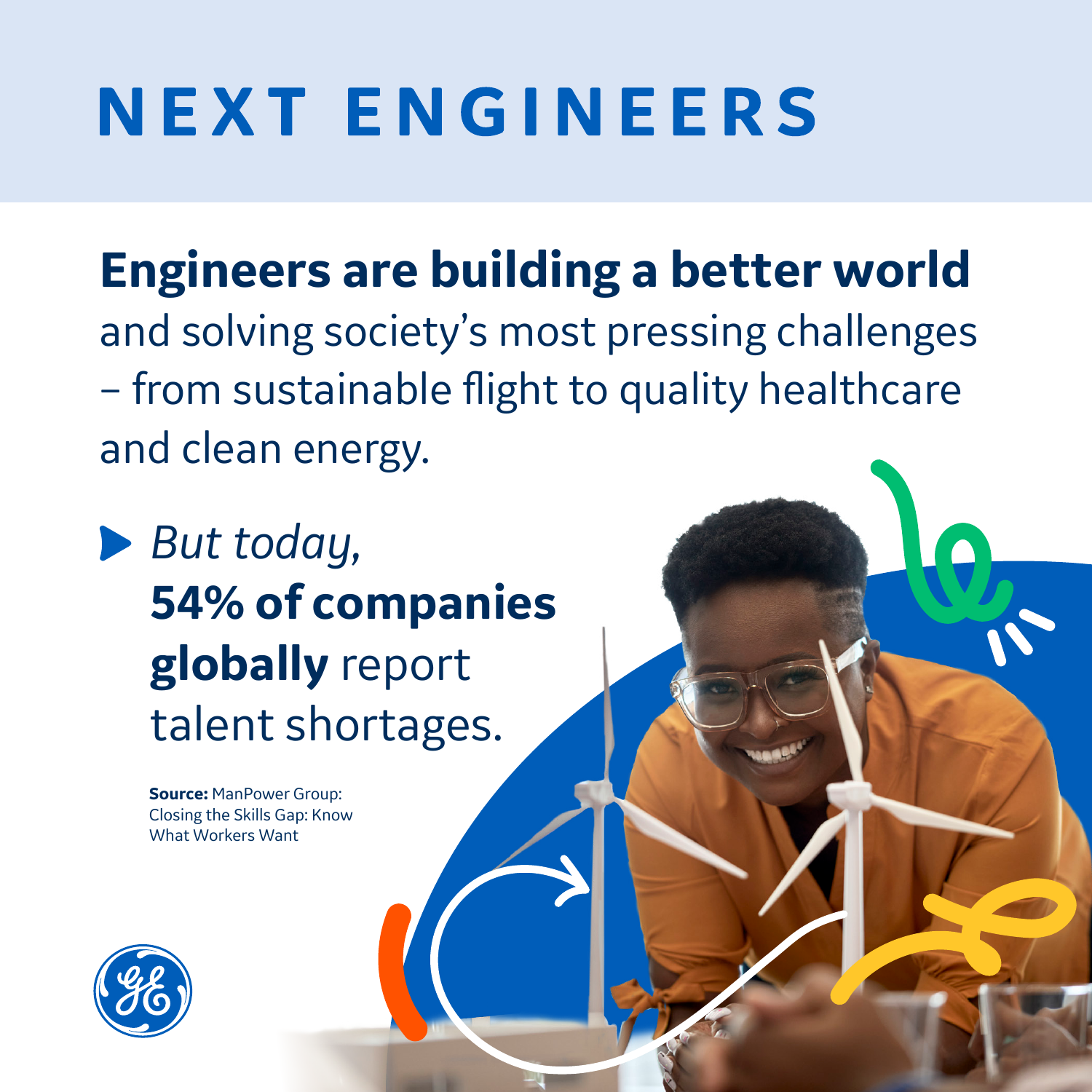We must build a pipeline of engineering talent and make sure it's **diverse**. And we know that's no easy feat.



**Source:** Engineering Council of South Africa

**In South Africa, 11%** of registered engineers are women.

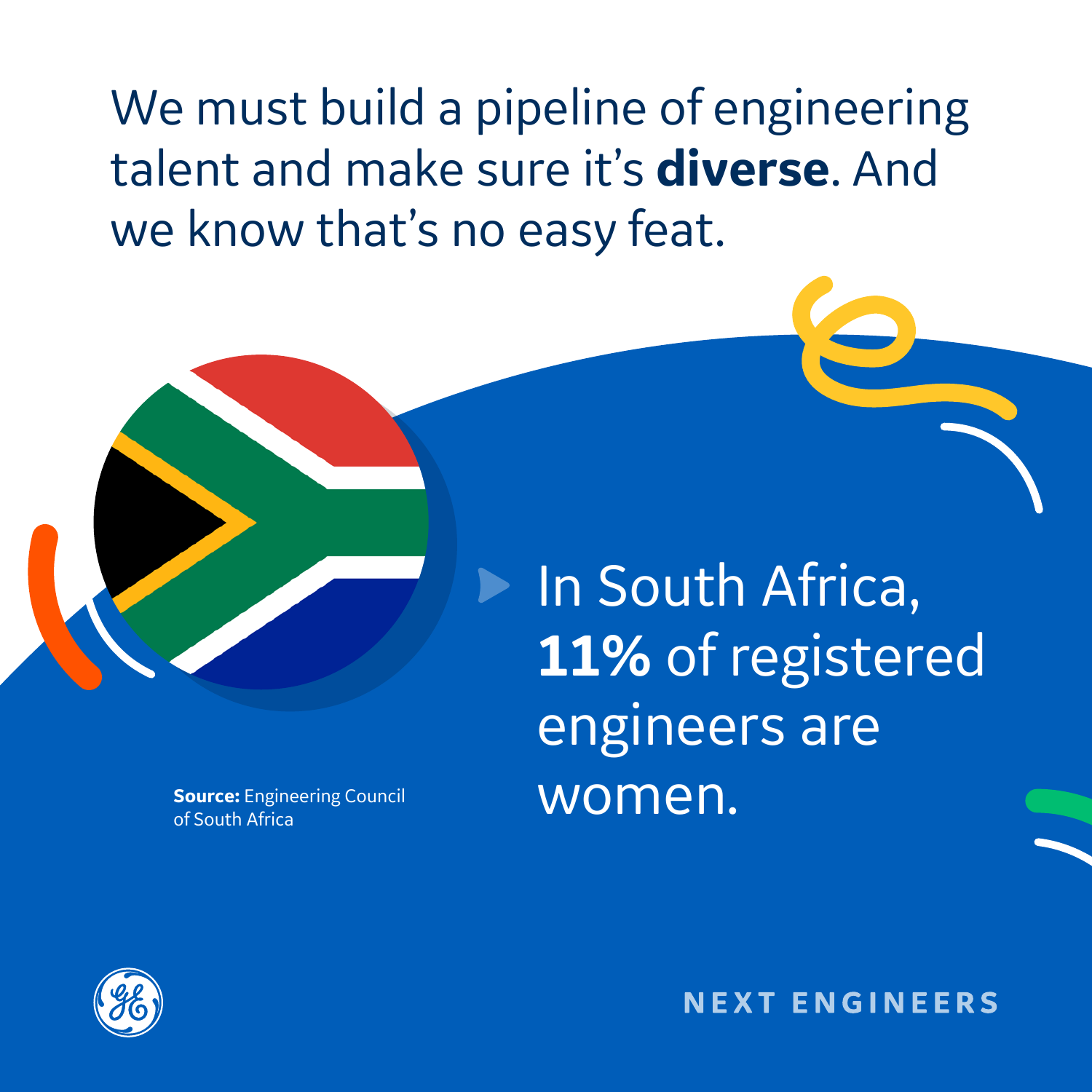That's why GE is announcing **Next Engineers** – a global programme to increase the diversity of young people in engineering.

*By the end of 2026, our goal is to:*

*Reach more than 14,000 students* 





*in four cities around the globe.*

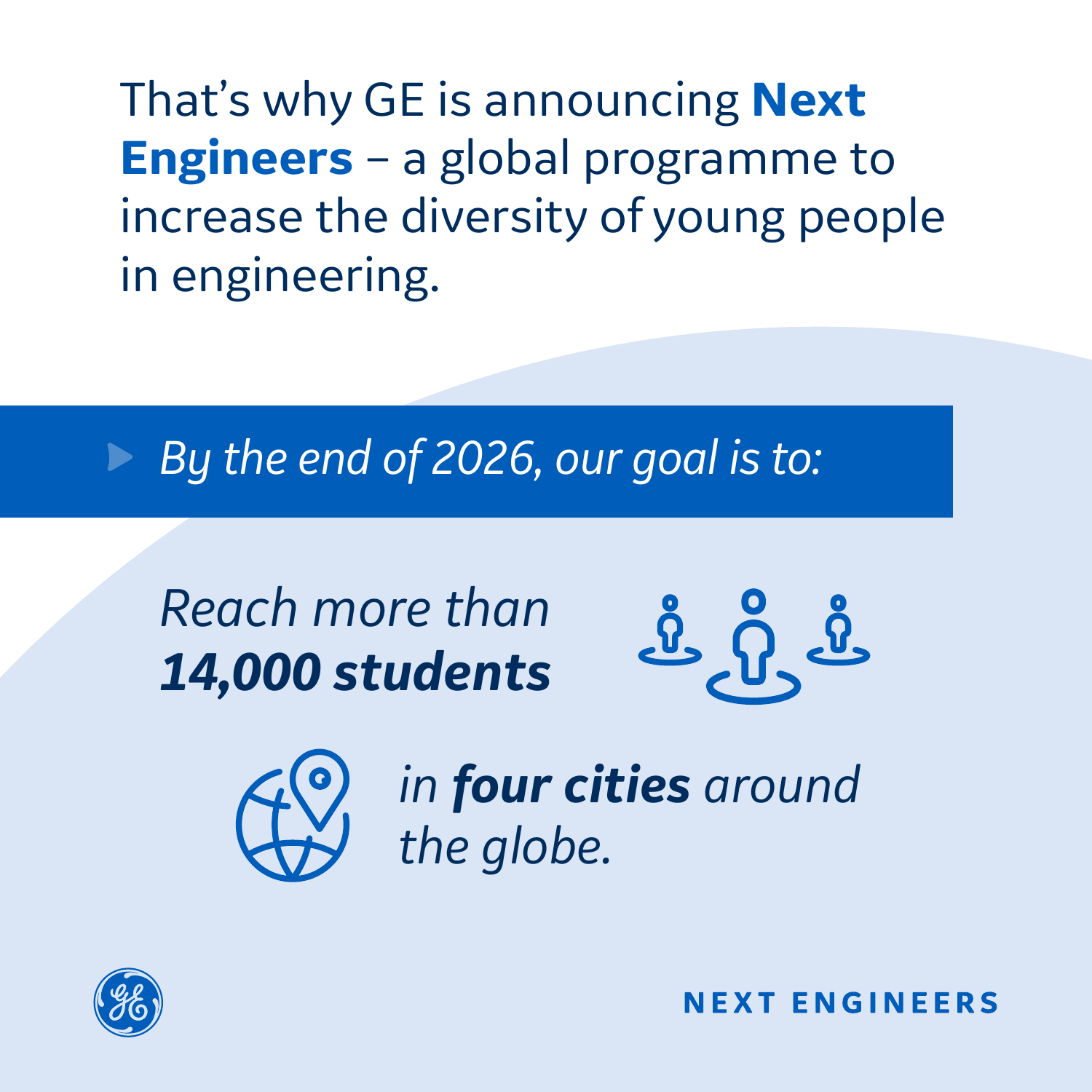**Next Engineers** will focus on students, aged 13 to 18, provide first hand experiences in engineering, and ultimately award financial support to pursue further education in engineering.



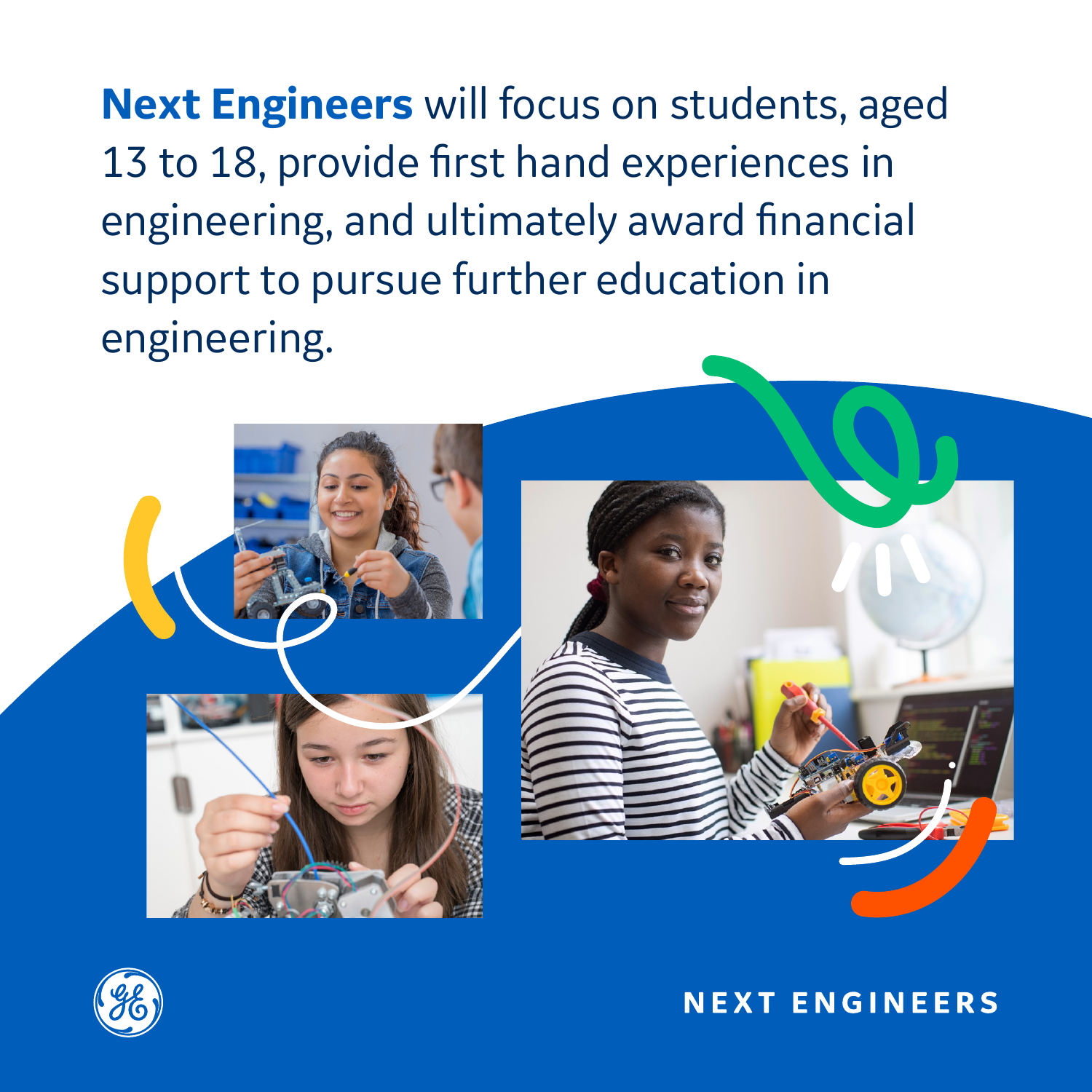**Johannesburg** is proud to be one of the first cities in the world to bring Next Engineers to local students, along with our partners at **PROTEC**.

Over the coming years, the programme's local impact will include: